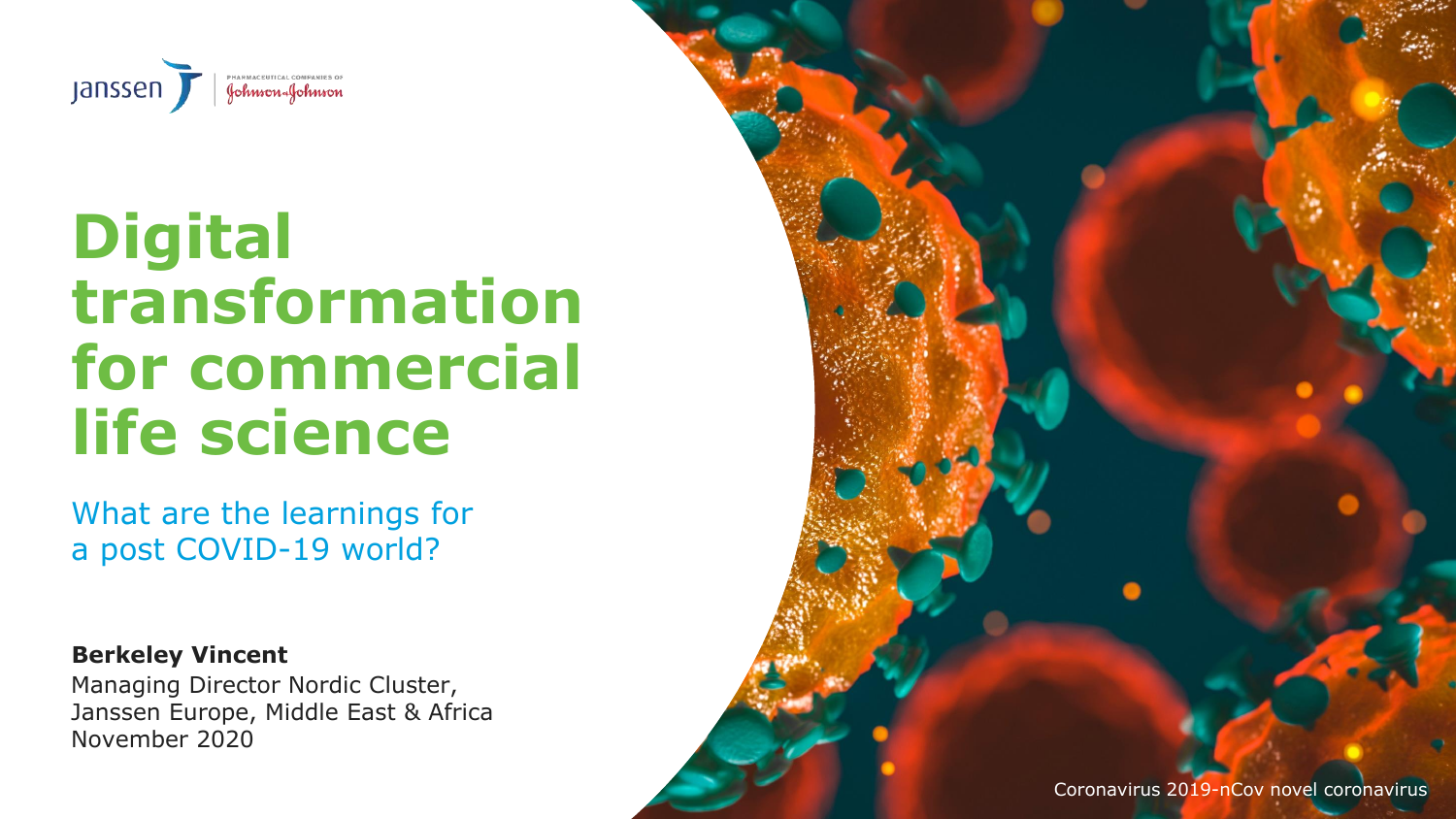### **Berkeley Vincent**

Managing Director Nordic Cluster, Janssen Europe, Middle East & Africa

Previously VP for Customer and Digital Strategy in Janssen EMEA and several global and regional strategic roles in both the USA and Europe.





**HEALON**



PHARMACEUTICAL COMPANIES OF Johnson-Johnson



**HIP & KNEE ARTHROPLASTY SURGERIES**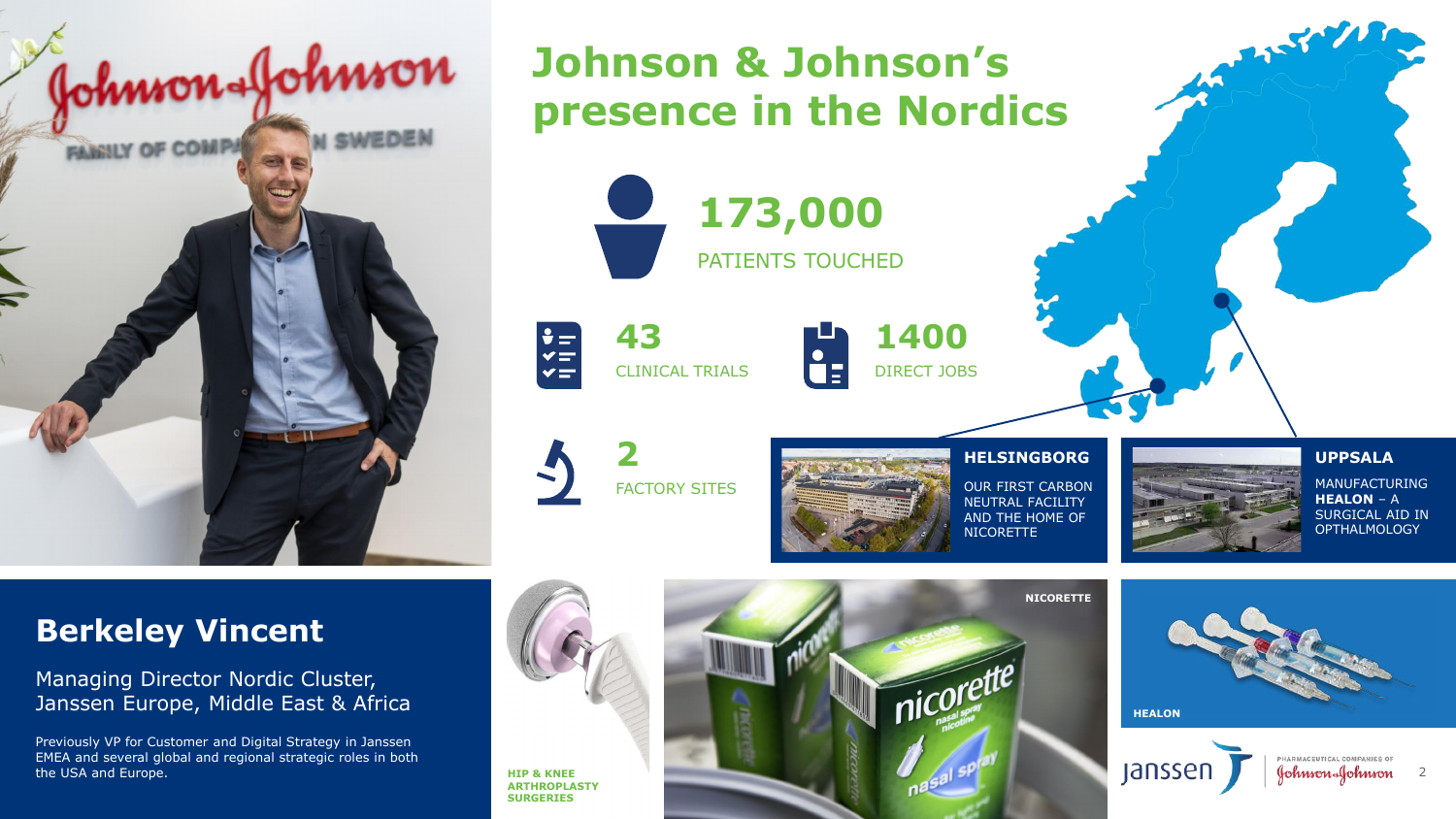

# **"Never waste a good crisis"**

## Winston Churchill



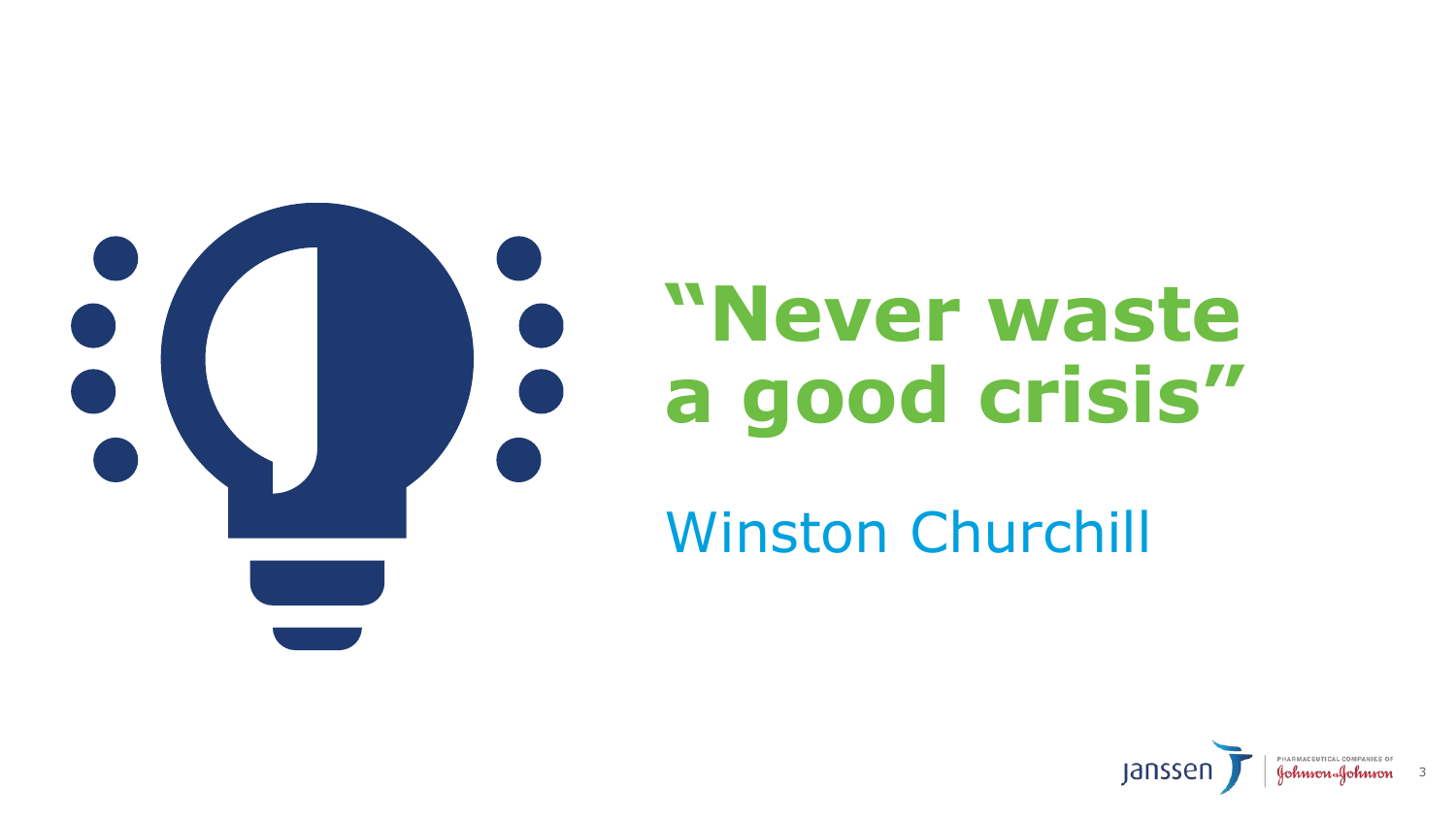

### **Who led the digital transformation of your company?**



### COVID-19

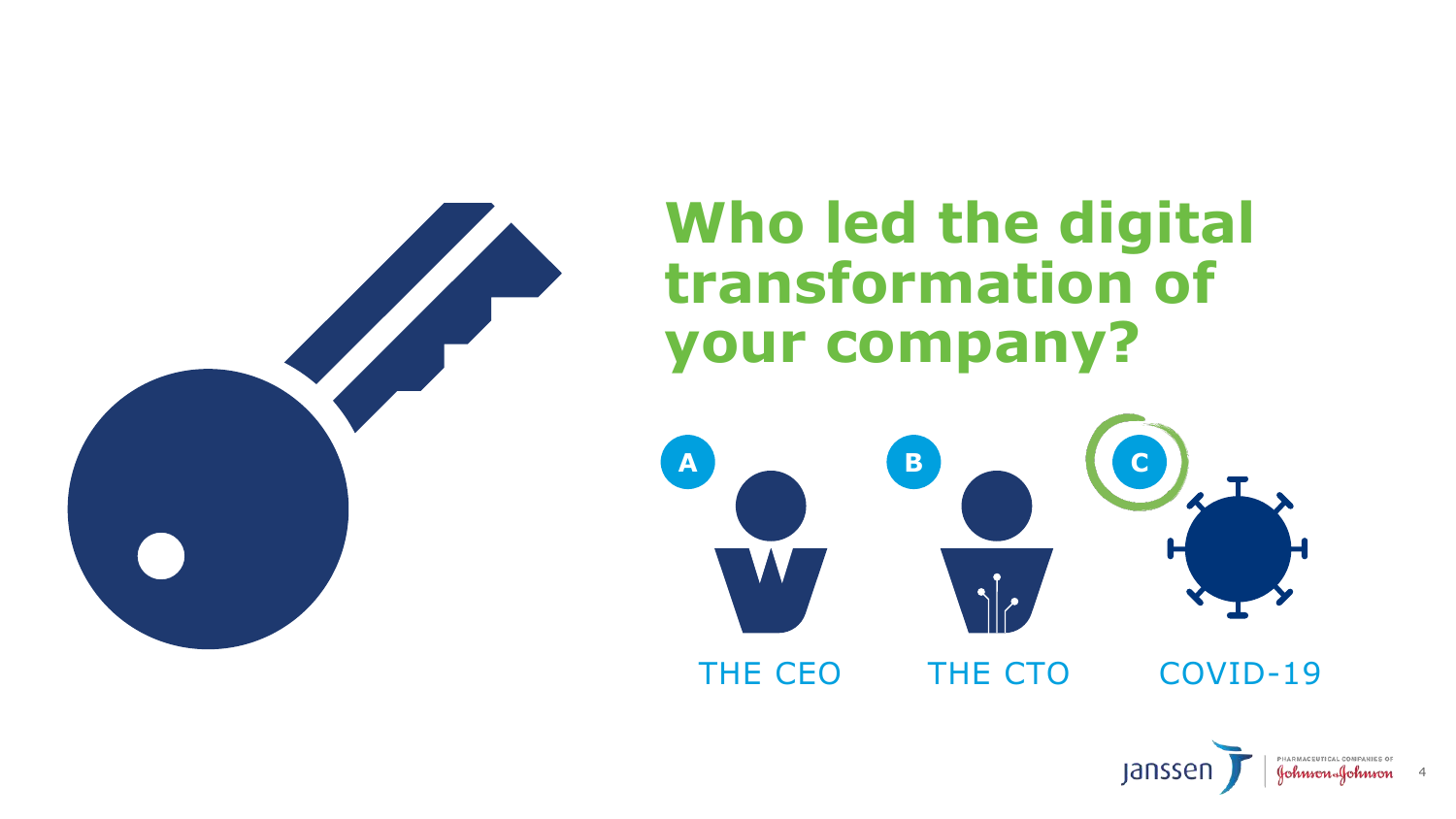# **Positive trends in the market**

- Health and economic emergency
- Triple aim of healthcare



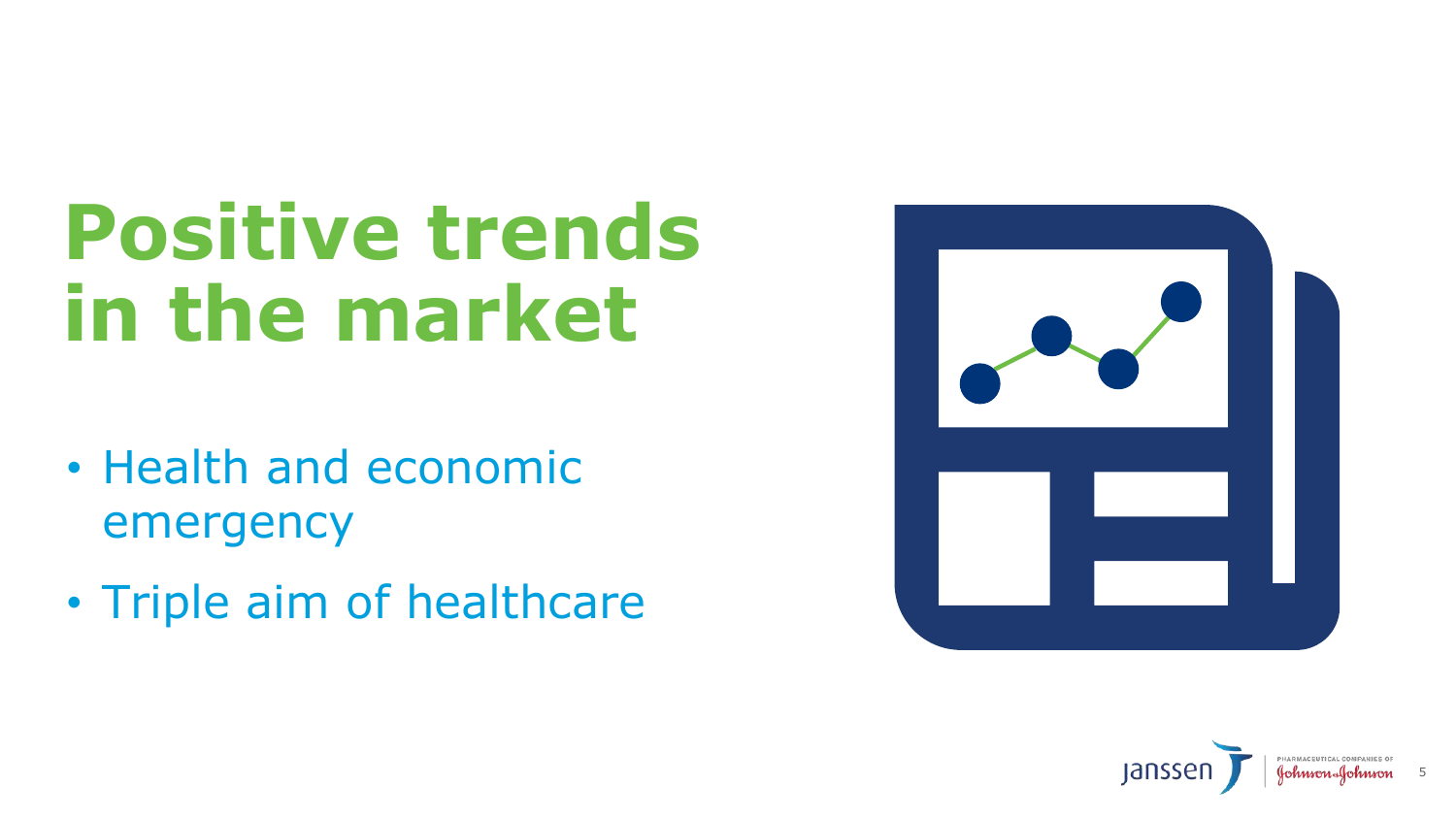The irony of digital transformation, is that it's not really a transformation of technology at all

## **Human transformation**



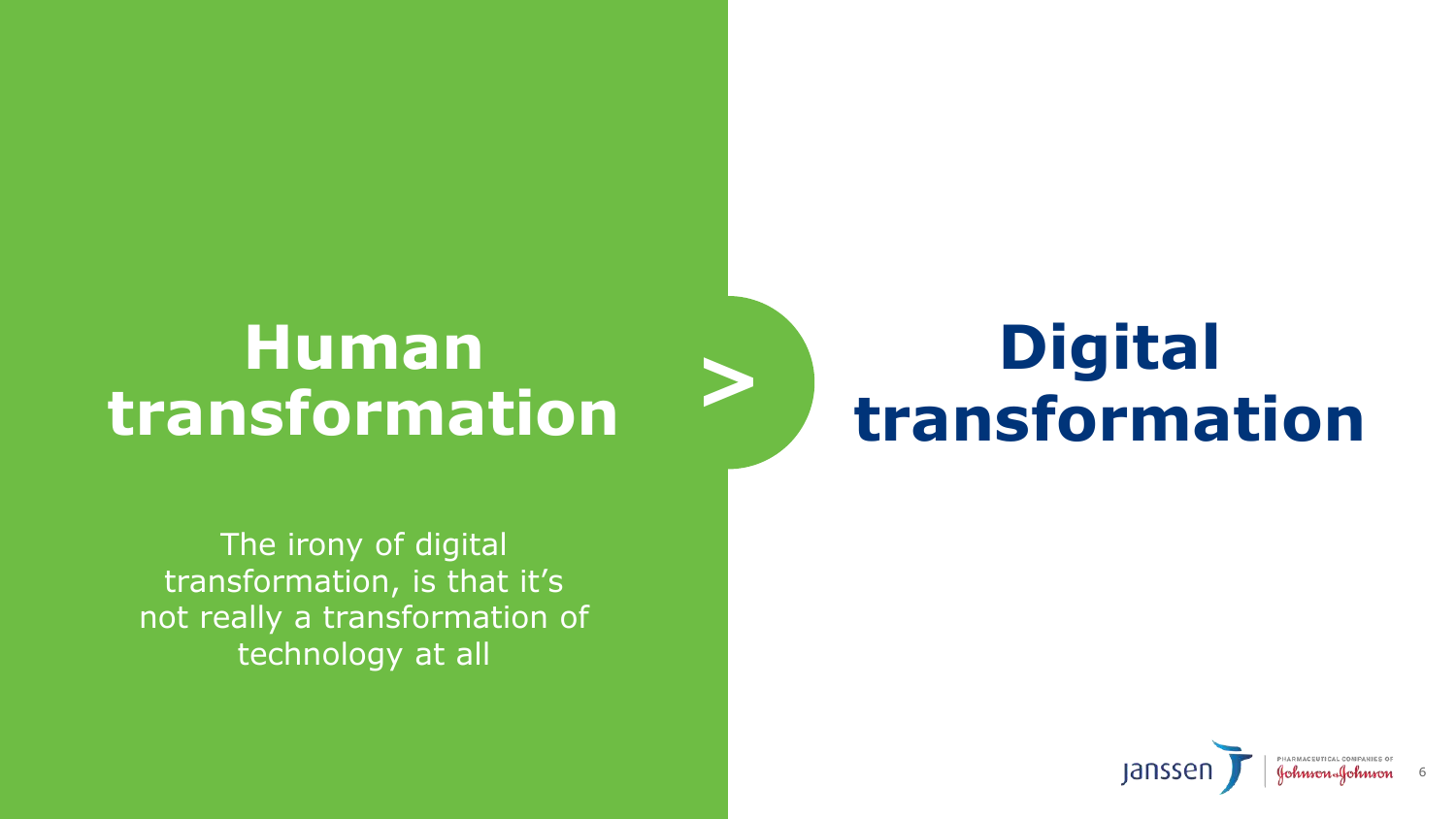

# **Data shared is a problem halved**

• **Data sharing**

Missing coordination; needs to be done in a safe and ethically correct way

• **Digital solutions that meets actual customer needs** Learn from Big Tech to further commercial the business model



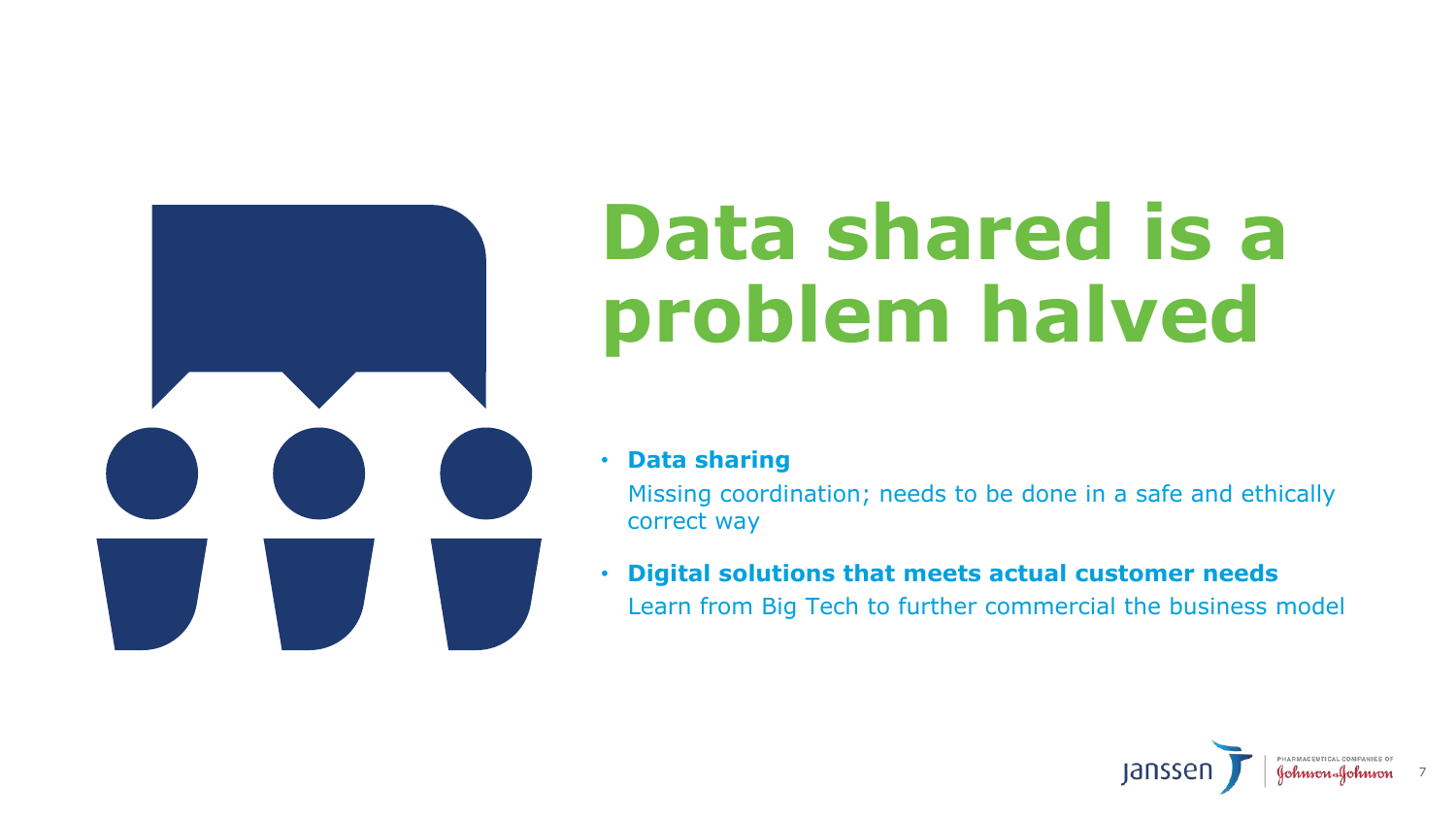# **Use the opportunity to further Digitalize Healthcare**

Keep the pace of digital development.

Secure solutions for effective and ethically safe data sharing:

- Coordination
- Consistency
- Collaboration